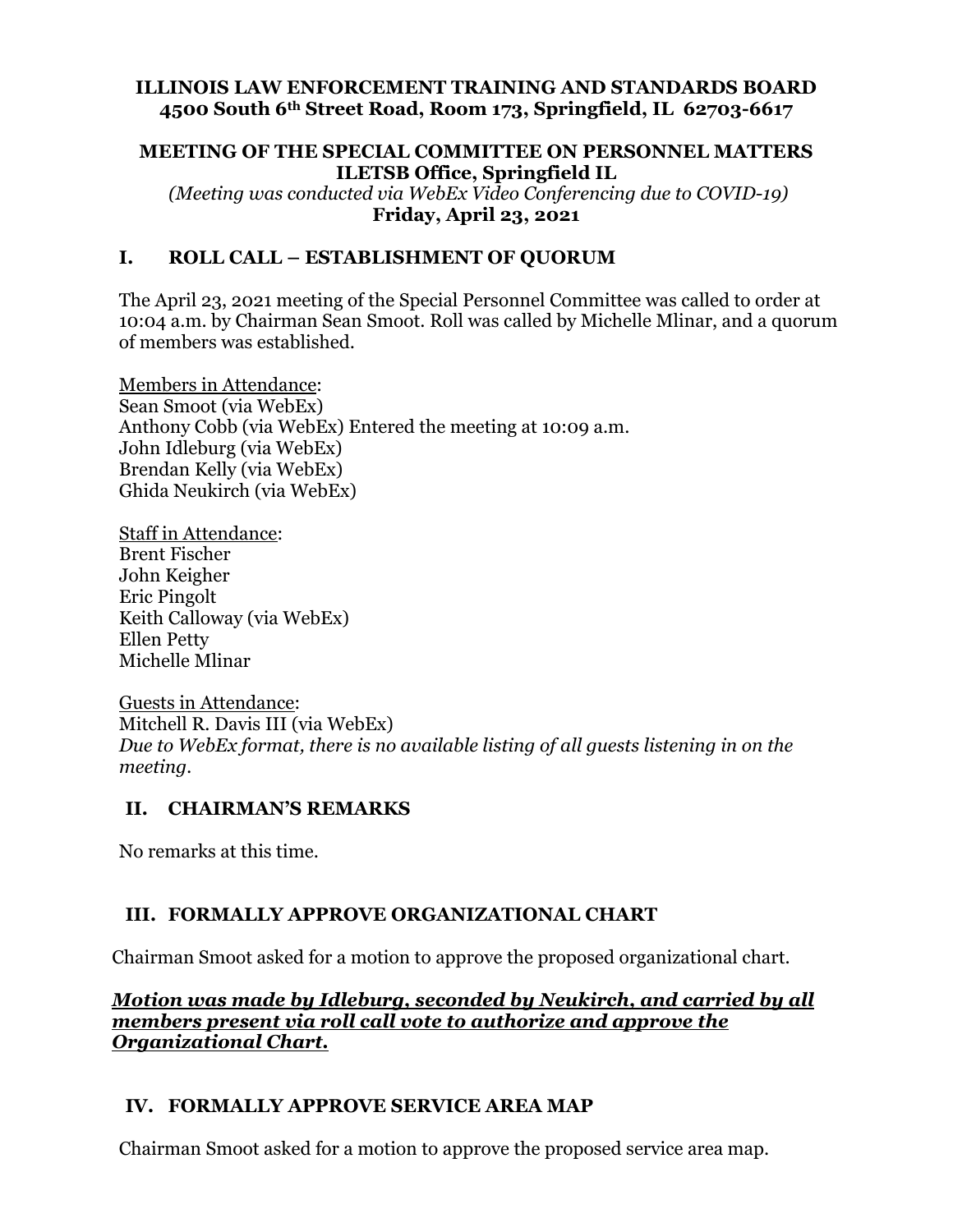## *Motion was made by Idleburg, seconded by Neukirch, and carried by all members present via roll call vote to authorize and approve the Service Area Map.*

For clarification, the changes made on the map since last meeting were due to the number of law enforcement officers in each region, total Field Staff stayed the same. We moved Region 4 down to one rep and Region 5 up to two reps. Region 8 went down to one rep and Region 9 went up to two reps all due to the number of officers in each region and to increase the service provided in each area. Neukirch asked for a narrative to accompany the map to describe how we determined each area. Smoot referenced the chart staff had prepared for the previous meeting which discussed this and asked that it be included as part of the narrative.

# **V. STATUS OF "RED DOT" POSITIONS**

Both of the previous pending positions have been filled. Below is an update on the current postings in the works:

- Confidential Secretary Private Secretary II Appointed 4/16/21 *Done.*
- Confidential Assistant PSA Opt 1 Appointed 4/16/21 *Done.*
- Systems Administrator ISA II External Apps at Examining *Posted in February, we have interviewed one person who was not qualified. CMS is now grading outside applicants.*
- Network Administrator ISA II Posting Live 4/19/21-5/4/21 *Posted April 19th.*
- Field Investigator Police Training Specialist Posting Live  $4/19/21-5/4/21$ *Posted April 19th, two applications already received. Posting to close the first week of May.*
- Mandated Training Manager PSA Opt 7 Posting Live 4/21/21-5/6/21 *CMS has returned a few times for changes.*
- Chief Fiscal Officer SPSA Opt 2 CMS-104 pending approval (then CSC)  *the 104 has been sent to Sheila Tapscott at Classifications for review, once approved they can move to CSC for the 4D3 exemption we are requesting.*
- Associate Director of Info Svcs SPSA Opt  $3 CMS-104$  pending approval (then CSC) *– the 104 has been sent to Classifications for review, once approved they can move to CSC for the 4D3 exemption we are requesting.*
- Deputy Director of Training SPSA Opt 1 CMS-104 pending approval (then CSC) *– the 104 has been sent to Classifications for review, once approved they can move to CSC for the 4D3 exemption we are requesting.*
- Assistant to Legal Counsel PSA CMS-104  *to be developed next.*
- Certification Specialist Exec I CMS-104  *to be developed next.*
- Certification Specialist Exec II CMS-104  *to be developed next.*
- FOIA/Records Officer PSA CMS-104  *to be developed next.*

Next priority is the Orange Dot positions and Ellen stated she will start working on these as soon as the Red Dot positions are posted. May 20 and June 17 are the next two Civil Service Commission meetings.